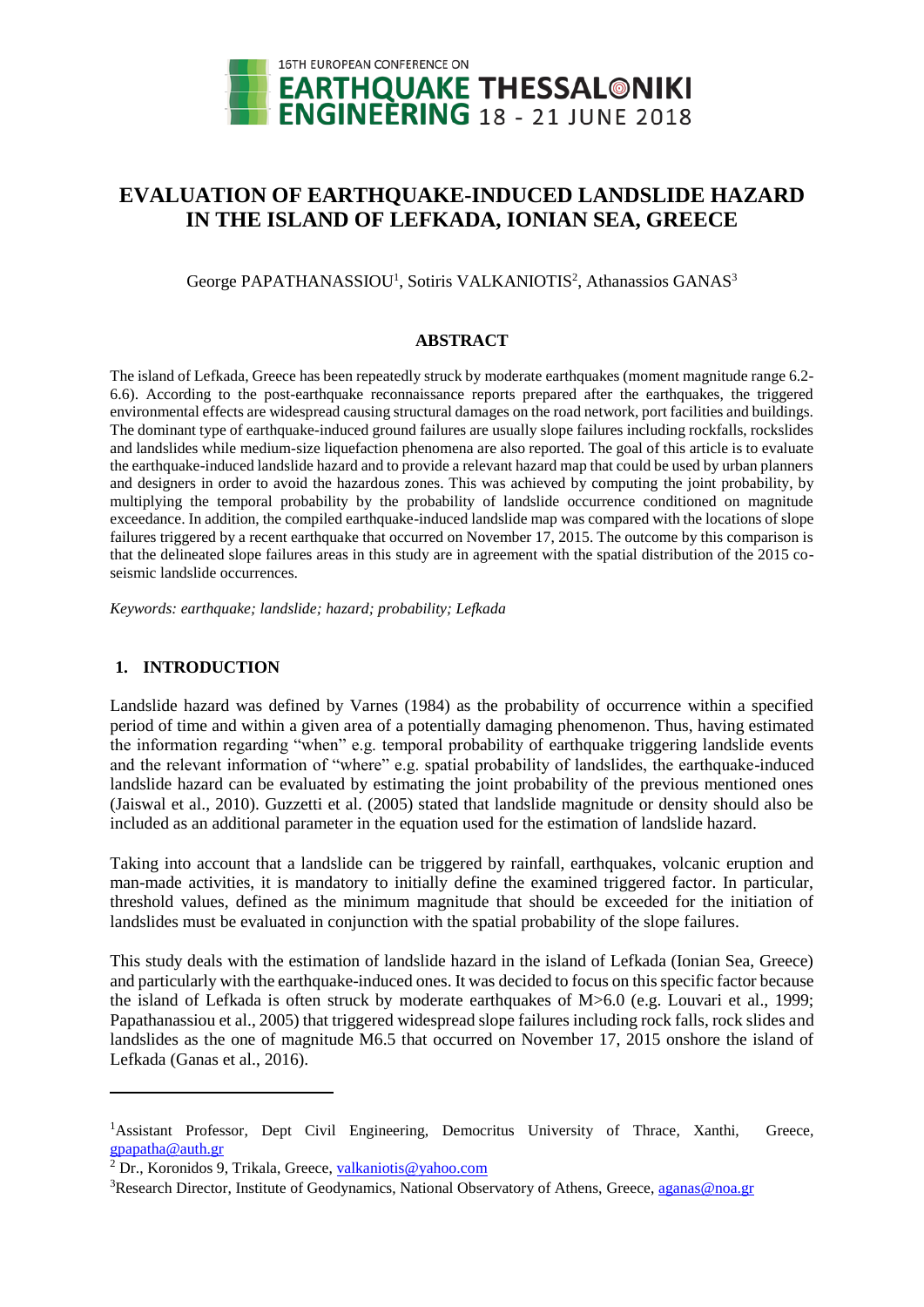In particular, having estimated the temporal probability (Papathanassiou et al., 2011) and the landslide susceptibility (Papathanassiou et al., 2013), the goals of this study are the estimation of the i) probability of landslide occurrence conditioned on magnitude exceedance and the ii) development of a quantitative model of landslide hazard assessment for two different earthquake scenario magnitudes M5.3 and M6.0 for a return period from 10 to 500 years.

# **2. THE ISLAND OF LEFKADA**

The geology of the Lefkada island, comprises: (1) a carbonate sequence of the Ionian zone, (2) limestone of Paxos (Apulia) zone restricted in the SW peninsula of the island, (3) few outcrops of ionian flysch (turbidites) and Miocene marls-sandstones mainly in the northern part of the island (Cushing, 1985; Rondoyanni-Tsiambaou, 1997). The boundary between the two different geological zones – Ionian and Paxos, runs in an approximate NW- SE direction through this region and outcrops onshore south-central Lefkada Island near Hortata village, in the form of a buried thrust fault by scree and late Quaternary deposits (Papathanassiou et al., 2017). Pleistocene and especially Holocene coastal deposits are extended in the northern edge of Lefkada, where the homonym capital town is founded, in the valley of Vassiliki and in the coast Nydri.

Regarding the seismicity, it is pointed out that the island of Lefkada is considered as one of the most tectonically active areas in Europe being part of the high seismicity Ionian Sea area, and particularly due to the complex crustal deformation resulting from the subduction of the African plate towards NE and the Apulian platform continental collision further to the northwest (Hatzfeld et al., 1995; Clement et al., 2000; Ganas et al., 2013). The main active tectonic structure, is the 140 km long dextral strikeslip Cephalonia-Lefkada Transform fault (Fig. 1) (CTF; Scordilis et al., 1985; Louvari et al., 1999; Sachpazi et al., 2000), which has a GPS slip-rate bracketed between 10 and 25 mm/yr (Pérouse et al., 2012). The steep morphology on the western part of the island, where most of slope failure cases are reported is due to this offshore CTF and its onshore sub-parallel fault; the Athani-Dragano fault (Cushing, 1985; Rondoyanni et al., 2007). The latter one is a NNE-SSW striking fault forming a narrow elongated continental basin, very well expressed in the region's morphology and marked on satellite images and aerial photos.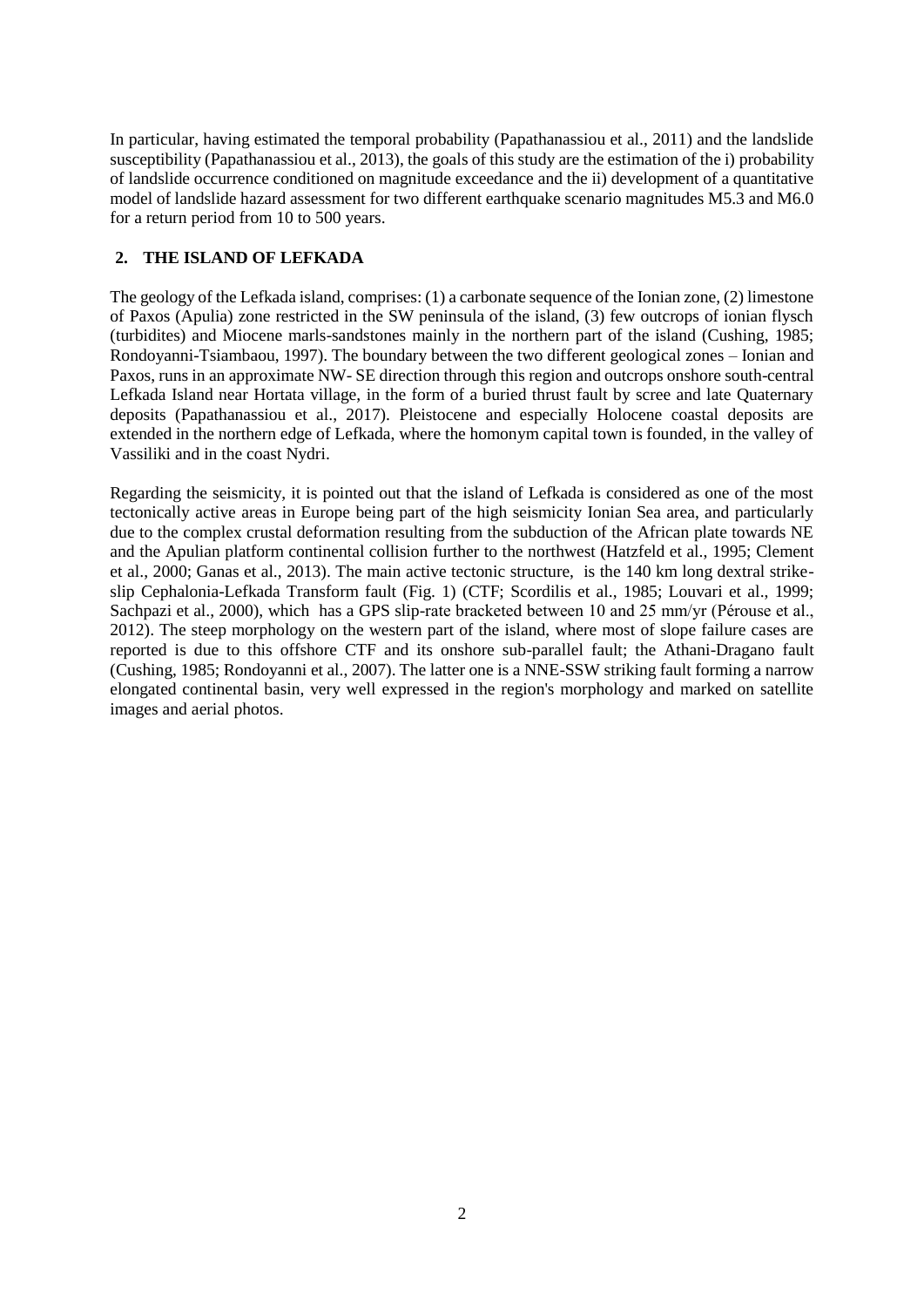

Figure 1. Map of the island of Lefkada showing the Cephalonia-Lefkada Transform Fault CTF

### **3. EVALUATION OF TEMPORAL PROBABILITY**

In order to evaluate the temporal probability of earthquake-induced landslides in the island of Lefkada, Papathanassiou et al. (2011) decided to follow the procedure proposed by (Jaiswal and van Westen, 2009); the temporal probability was estimated as a joint probability by multiplying the exceedance probability of earthquake threshold per decade by the probability of landslide occurrence once the threshold has been exceeded.

In particular, having estimated the probability of occurrence of the triggering threshold, the probability of landslide occurrence can be assumed since in this simplified model landslides always occur when magnitude M exceeds magnitude threshold Mt and never occur when the value of M is lower or equal to Mt (Jaiswal and van Westen, 2009). However, the threshold may be exceeded without triggering a landslide. In order to overcome this, Floris and Bozzano (2008) suggested to take into account the conditional probability of a given threshold exceedance  $[P\{M>M\}]\$  and the probability of occurrence of a landslide [P{L}], given the exceedance. Thus, the probability of occurrence of both {M>Mt} and  ${L}$  is equal to the probability of  ${M>Mt}$  multiplied by the probability of occurrence of  ${L}$ , assuming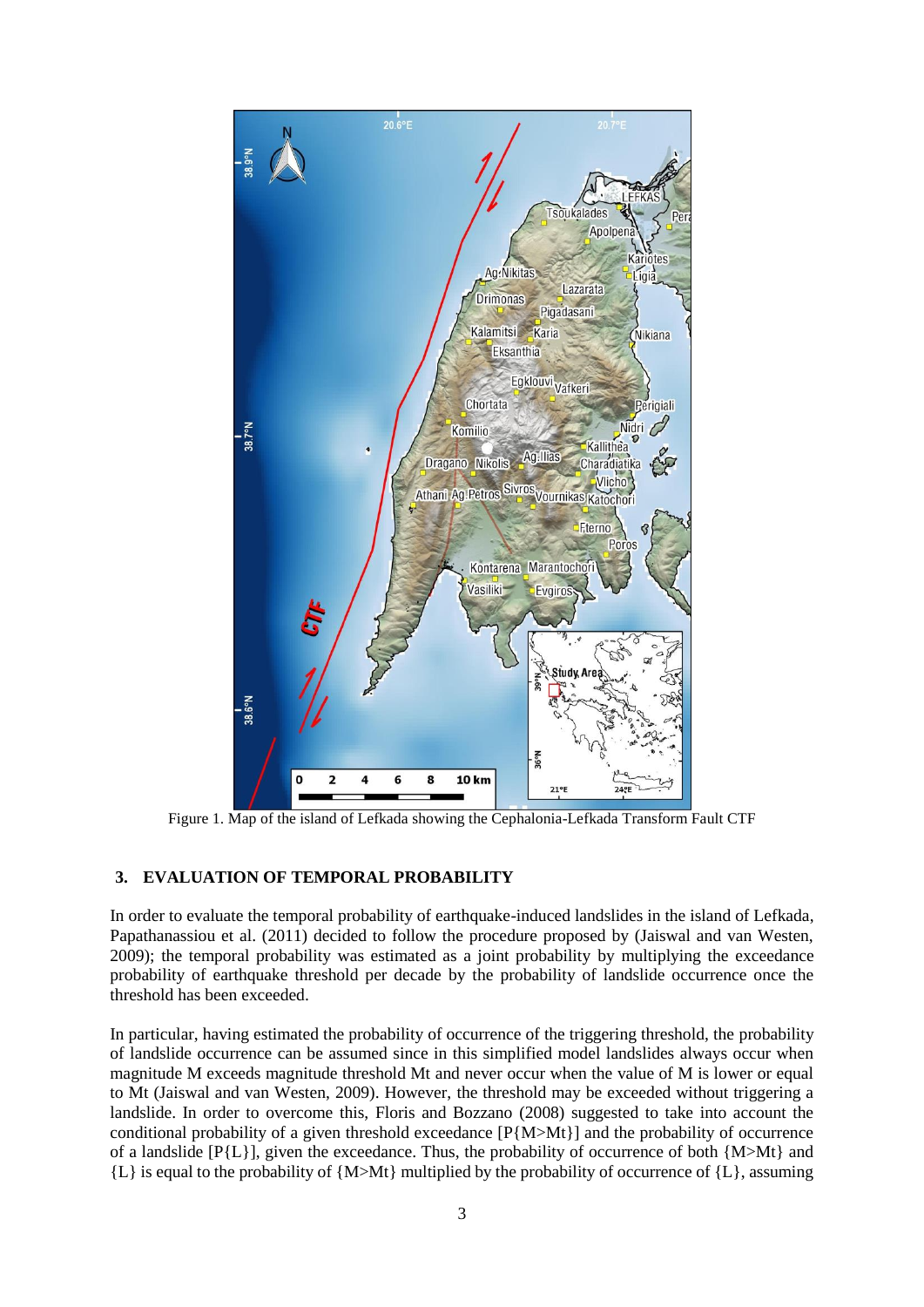that the {M>Mt} has already occurred (Jaiswal and van Westen, 2009). The probability of {M>Mt} can be obtained by determining the exceedance probability of the earthquake magnitude threshold using a Poisson (recurrence) model and the probability of {L M>Mt} relies on the frequency of occurrence of landslides after the threshold has been exceeded (Jaiswal et al, 2010).

Regarding the case of the island of Lefkada, the temporal probability of earthquake-induced landslide was estimated using information provided by historical reports describing environmental effects triggered by earthquakes. The threshold values that have been employed in this model are  $M=5.3$ , suggested by Papadopoulos and Plessa (2000), and M=6.0, since the seismic catalogues in Greece can be characterized as complete and reliable regarding the description and report of secondary effects for earthquake magnitude M>6. Furthermore, in order to ensure a reliable and accurate evaluation of the earthquake magnitude, only the events that occurred during the instrumental period of seismicity from 1911 to 2010 were taken into account.

The outcome provided by Papathanassiou et al. (2011) is that the mean recurrence interval per decade between successive threshold exceedance is 0.48 and 1.66 for earthquake magnitudes M=5.3 and M=6.0, respectively. Taking into account that the probability of occurrence of landslide after the threshold has been exceeded is 0.23 and 0.83 for M>5.3 and M>6.0, the estimated temporal probability of earthquakeinduced landslides for different time periods, from 10 to 500 years, ranges from 0.2 to 0.23 for earthquake magnitudes M>5.3 and from 0.37 to 0.83 for magnitude M>6.0 (Table 1).

Table 1. Corresponding values of annual exceedance probability (AEP) and temporal probability of earthquakeinduced landslides computed for a time equal to 10, 25, 50, 75, 100 and 500 years (Papathanassiou et al., 2011).

| aep     | aep     | years | temporal<br>probability |       |
|---------|---------|-------|-------------------------|-------|
| (M>5.3) | (M>6.0) |       | M > 5.3                 | M>6.0 |
| 0.877   | 0.451   | 10    | 0.208                   | 0.375 |
| 0.994   | 0.776   | 25    | 0.236                   | 0.647 |
| 0.999   | 0.950   | 50    | 0.238                   | 0.791 |
| 0.999   | 0.988   | 75    | 0.238                   | 0.824 |
| 0.999   | 0.997   | 100   | 0.238                   | 0.831 |
|         | 1       | 500   | 0.238                   | 0.833 |

### **4. COMPILATION OF THE INVENTORY MAP**

Detailed, comprehensive inventories of landslides triggered by earthquakes are the essential parts of seismic landslide hazard analyses. In particular, the compilation of the inventory map and the evaluation of the density of landslides should be based on a seismic event and particularly an event that fulfill two basic criteria; occurred on instrumental period and existence of a reliable and accurate post-earthquake field survey. Therefore, for the framework of this study, it was decided to "use" the 2003 earthquake (Mw=6.3, depth h=12km; Papadopoulos et al., 2003) that occurred few kilometers offshore the island of Lefkada and to compile a relevant inventory map based on a post-earthquake reconnaissance survey conducted a few days after the event (Papathanassiou et al. 2005) and cloud-free satellite imagery from Google Earth acquired on 19th December of 2005. Afterwards, a vector-to-raster conversion was undertaken to provide raster data of landslide areas with 10 m by 10 m pixels.

Furthermore, a second pre-earthquake inventory map was developed using images acquired on June of 2003, two months before the earthquake. This map was developed in order to validate the landslide susceptibility map, as it is briefly described in the next session. All the images that were used in the study of Papathanassiou et al. (2013) meet the criteria proposed by Harp et al. (2011) since i) they covered the entire area of the island, ii) are continuous and cloud-free, and iii) allow the on-screen digitization of the margins of landslides.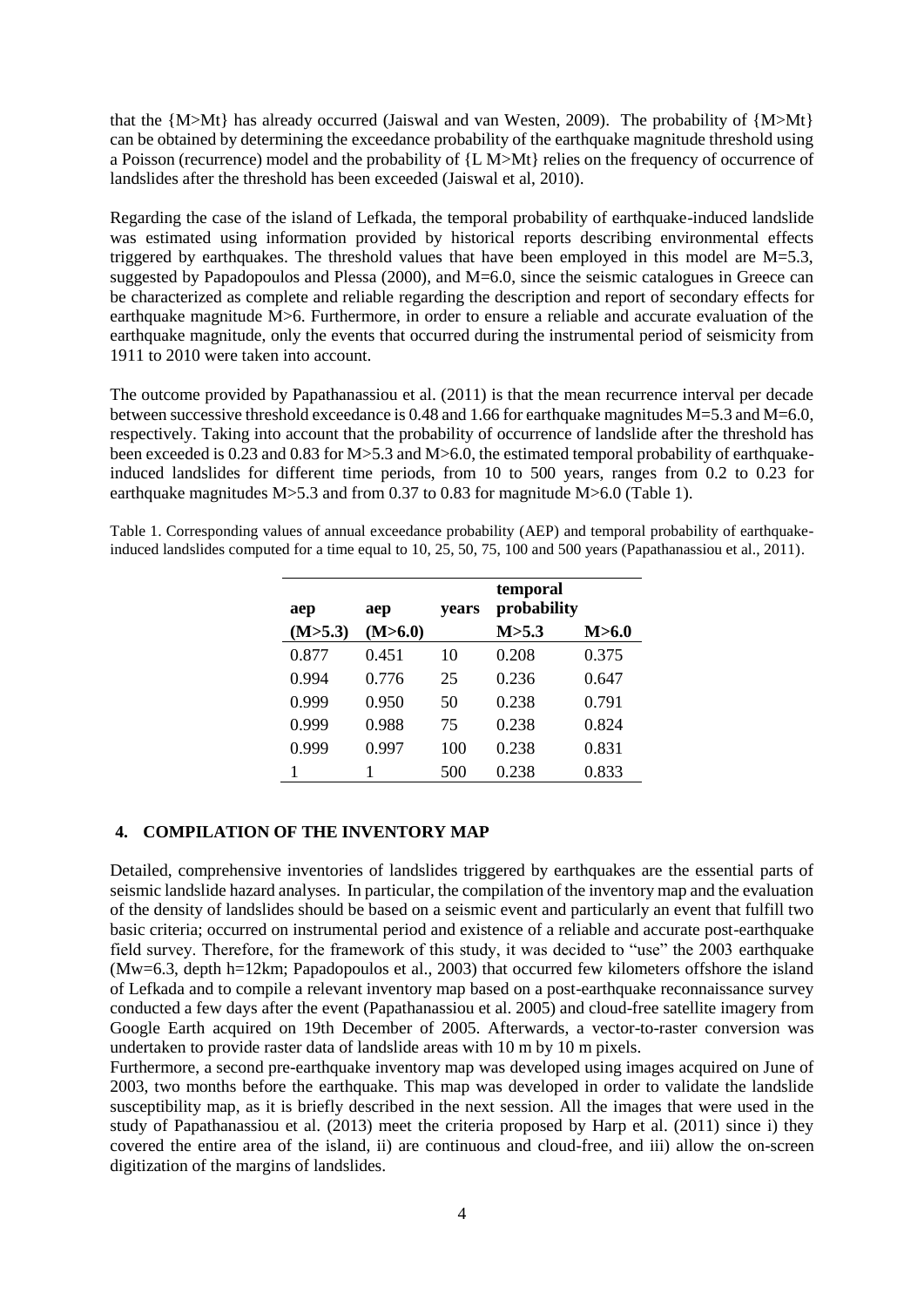Papathanassiou et al. (2013) highlighted that in the island of Lefkada, the dominant reported types of landslides is rock falls and slides and is frequently observed in steep slopes of sedimentary rocks. The distribution of landslides is dense in the western part of the island, mainly in coastal zone. This is resulted due to the high level of weathering of the sedimentary rocks at the west and northwest-facing slopes due to the precipitation and the dominant direction of wind in the island of Lefkada, and the recent tectonic activity in the area that highly jointed the limestones decreasing their mechanical properties (Papathanassiou et al. 2013).

The surface of the study area (island of Lefkada) is 301.06 km<sup>2</sup> while the percentage of the area affected by landslides is  $1.05\%$  (3.17 km<sup>2</sup>) and  $0.59\%$  (1.8 km<sup>2</sup>) based on data acquired after (2005) and before (2003) the triggering event, respectively.

# **5. ASSESMENT OF LANDSLIDE SUSCEPTIBILITY**

Having compiled the landslide inventory map after the 2003 event, the prone to landslides areas were delineated and the relevant susceptibility in the island of Lefkada was assessed. The spatial distribution of landslides was statistically analyzed in relation to the geology and topography for investigating their influence to landsliding. This was accomplished by overlaying these causal factors as thematic layers with landslide distribution data. Afterwards, weight values of each factor were calculated using the landslide index method and relevant maps were compiled.

The maps were normalized and classified into equal areas and grouped into 10 classes e.g. delineating relevant susceptibility areas. The highest susceptibility area covers the 1.65% of the total study area and the landslide activity is 38.36% of the total one. The lowest susceptibility area covers the 7.71% of the study area and concentrates the 0.01% of the total landslide area.

The validation of this map was accomplished using a second inventory map compiled based on satellite imagery acquired before the 2003 event. The spatial distribution of the second inventory map was overlaid to the susceptibility map and statistically analyzed. The resulted prediction rate curve indicates that within 10% of the susceptibility map, more than 85% of the landslides could be predicted. In addition, 30% of the susceptibility map predicts more than 90% of landslides.

For facilitating the reader, the susceptibility classes 1 to 7 have been regrouped in a single class while the classes 8, 9 and 10 (high susceptibility) are colored as orange, red and deep red (Fig. 2). In the same figure is also plotted the spatial distribution of the location of the slope failures (blue circles) triggered by the November 17, 2015 earthquake M6.5. The event triggered environmental effects that were mainly mapped at the western part of the island while moving towards the eastern part, the severity of the earthquake-induced failures decreased. The most characteristic geological effects that were triggered by the 2015 earthquake were slope failures including rock falls, rock slides and landslides with a spatial density following an exponential increase with slope-angle and decreases for values larger than 55° (Papathanassiou et al., 2017).

Comparing the spatial distribution of the location of earthquake-induced slope failures (Fig. 2), it is clearly shown, that the sites where these types of geological failures were triggered are in agreement with the areas that have been delineated as high susceptible to slope failures. In addition, focusing on the areas of higher density of these phenomena e.g. western coastal area of the island of Lefkada, it can be seen that are strongly related to the delineated zones 9 and 10 of susceptibility.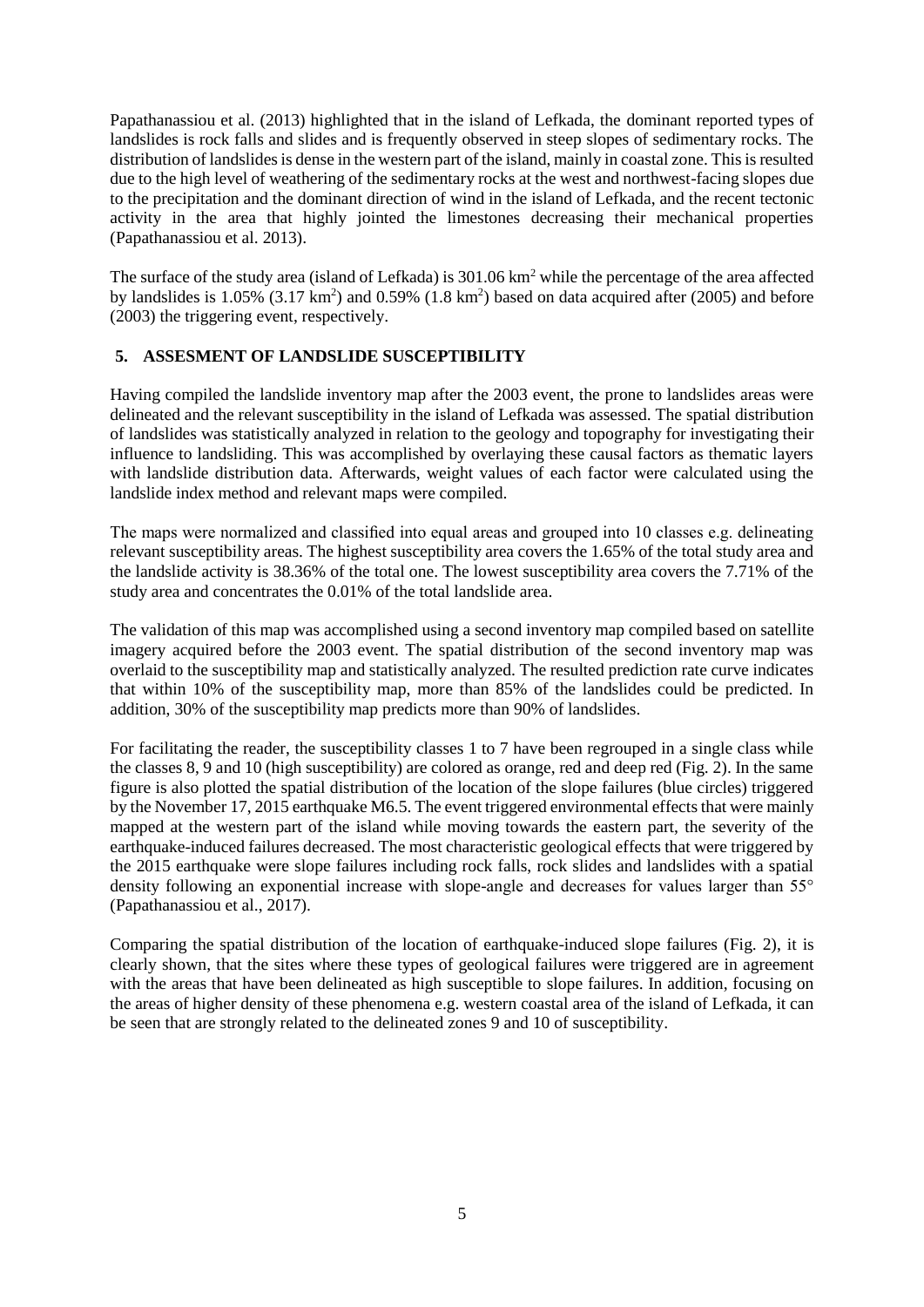

Figure 2. Landslides susceptibility map developed by Papathanassiou et al. (2013) and spatial distribution of earthquake-induced slope failures triggered by the 2015 event (blue dots). On the left it is shown the correlation of the slope failures with the published susceptibility map at the areas that were strongly affected by the 2015 earthquake. On the right are shown two photos taken on November 2015 (photo c) and on April 2016 (photo b) within the most heavily damaged areas

### **6. EVALUATING THE CONDITIONAL PROBABILITY**

However, as it has been previously mentioned, the compilation of the landslide susceptibility map is considered as a qualitative evaluation since in order to evaluate the hazard within an area the joint probability of temporal and the conditional probability must be taken into account. The computation of the former parameter, temporal probability, was previously described while in this section is going to be presented the procedure that was followed in order to estimate the latter parameter e.g. probability of landslide occurrence conditioned on magnitude exceedance for each susceptibility class.

In order to achieve this, it was decided to apply the two-stage strategy method proposed by Chung and Fabri (2003). The first stage, assessing the ten susceptibility classes, was presented by Papathanassiou et al. (2013) and the second one, which is one of the goals of this study, concerns the evaluation of conditional probability. In particular, a scenario was developed assuming that a house of size 10m  $\times$ 10m (100m<sup>2</sup> ), that can be considered as a typical Greek residential house, was built within the most hazardous zone. Afterwards, following the recommendations of Chung and Fabri (2003), the conditional probability per class, probi, that a future landslide will affect the house has to be estimated within the desired period of time. The value of prob<sub>i</sub> is estimated based on the following regression:

$$
prob_{i} = 1 - (1 - p_{\gamma})^{\frac{n\alpha}{n\gamma}}
$$
(1)

Where n $\alpha$  is the number of pixels in the affected area expected as future landslides, ny is the number of pixels in the hazard class,  $p_y$  is the corresponding probability of the hazard class in the prediction-rate curve and  $\kappa$  is the number of pixels occupied by the house.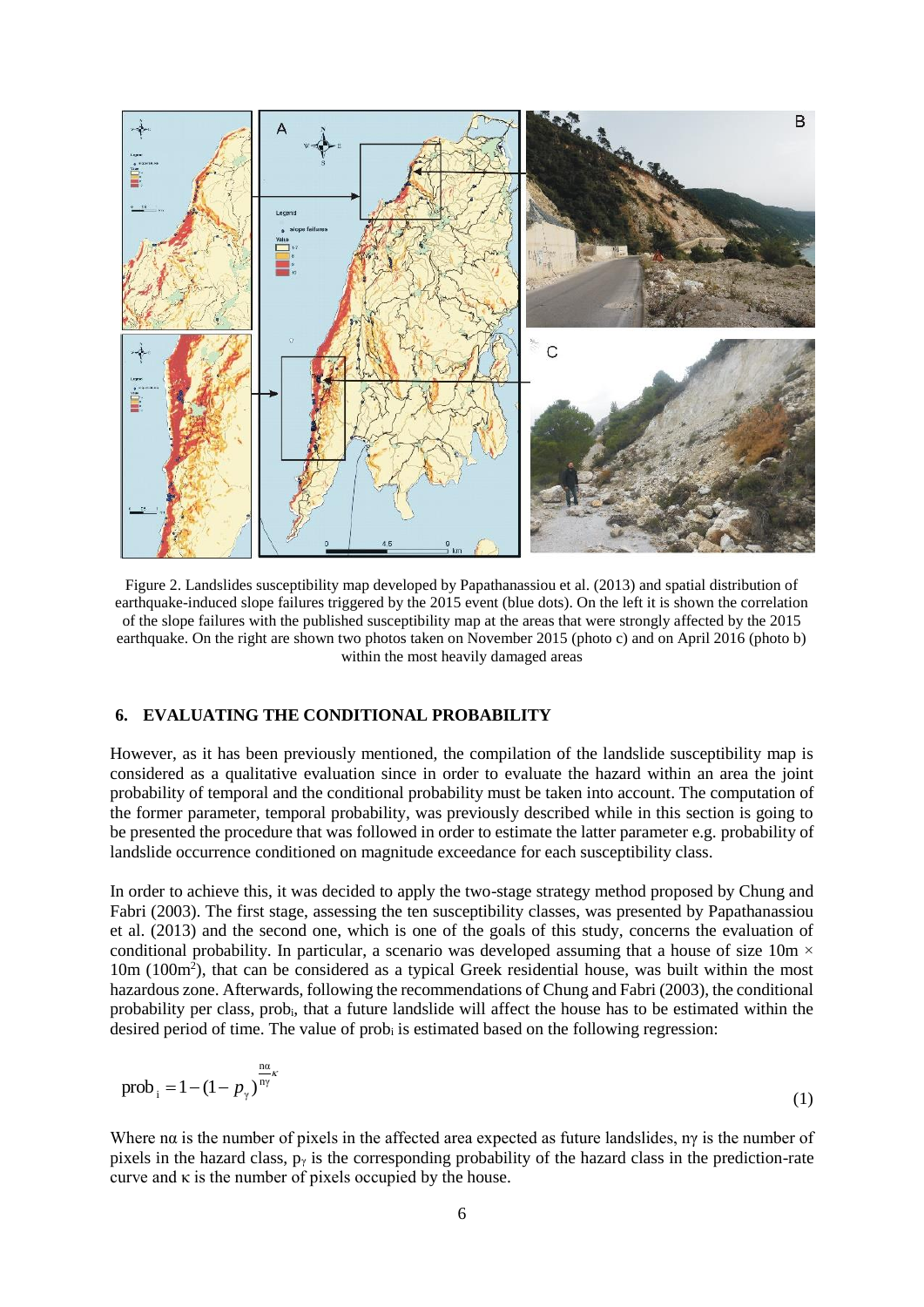As it is was mentioned by Papathanassiou et al.  $(2013)$ , the total landslide area is 3.17 km<sup>2</sup> meaning 31700 pixels and the area occupied by the house is 100 m<sup>2</sup> or 1 pixel. In addition, the probability of landslide occurrence conditioned on magnitude exceedance was estimated for the three most susceptible areas, coded as 10, 9 and 8, that cover  $11.32\%$  or  $31.62 \text{ km}^2$  of the total area and 85% of the total slope instability one (Table 2). More quantitative data regarding the susceptibility classes can be found in Papathanassiou et al. (2013).

|    | class $km^2$ | pixels | $%$ of the | % of the<br>slope<br>total area instability<br>area |
|----|--------------|--------|------------|-----------------------------------------------------|
| 10 | 1.65         | 16500  | 1.65       | 38.26                                               |
| 9  | 996          | 99600  | 3.02       | 32.44                                               |
| 8  | 20.01        | 200100 | 6.65       | 14.29                                               |

Table 2. Landslide susceptibility classes and relevant quantitative information

Taking into account the information listed in Table 2 and the published diagram of success and predicted rates curves of the susceptibility map (Papathanassiou et al., 2013), the Figure 3 and the relevant Table 3 are resulted. In particular, the plotted prediction curve was the outcome of the statistical analysis performed based on the inventory map of landslide in the island of Lefkada and is based on first and second column of the Table 3 in which the percentage of susceptible classes and the cumulative relevant percentage of landslide area are listed. Applying the equation 1 and taking into account the scenario that a house of 100m<sup>2</sup> is built within the delineated susceptible classes, the probabilities that this house will be part of the landsliding area can be estimated by the recommended by Chung and Fabri (2003) equation, and are listed in the third column of Table 3.

Having plotted this curve (Fig. 3), an exponential function can be developed to the empirical prediction rate curve based on the recommendations of Chung and Fabri (2003). The general equation of this fitted curve is:

$$
y = 1 - e^{-a - bx} \tag{2}
$$

Where x is the area representing the portion of the whole study area and a and b two parameters, which in our case were estimated as 0.07 and 14.91, respectively.

Thus, the fitted prediction-rate values were estimated based on this equation and are listed in the fourth column of Table 3. The relevant probabilities of the generation of a landslide within the covered areas (per class), calculated based on these values (4th column) and the equation 1, are listed in the fifth column of Table 3. In addition, a map of the spatial probability of earthquake-induced landslide is compiled and is shown in Figure 4.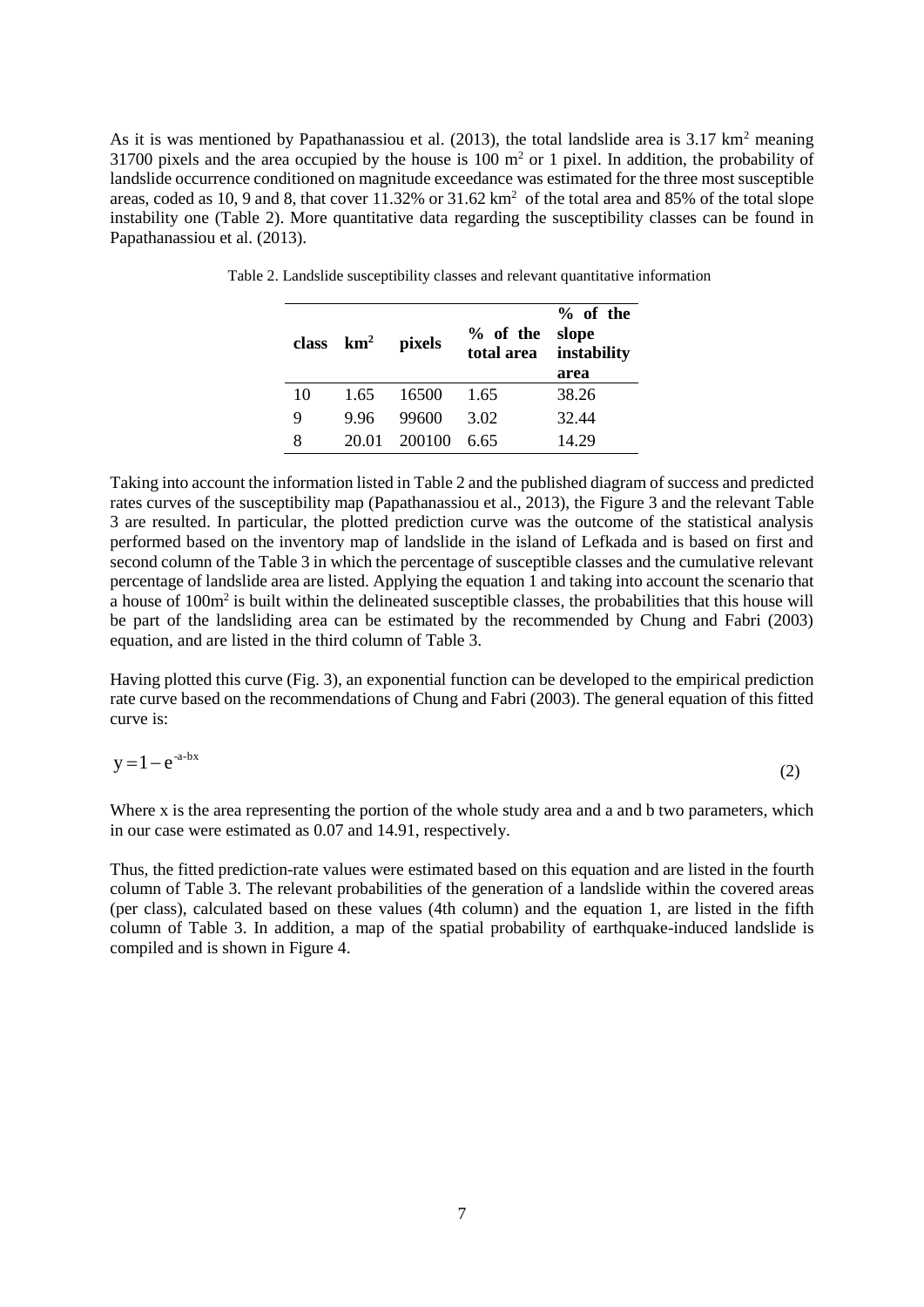

Figure 3.Continuous line shows the prediction curve and the dashed one the fitted curve.

| $\frac{0}{0}$<br>cumulative | cumulative portion<br>(prediction<br>curve value) | prob - empirical<br>estimation<br>(prediction curve) | fitted<br>function | prob<br>(fitted values) |
|-----------------------------|---------------------------------------------------|------------------------------------------------------|--------------------|-------------------------|
| 1.65                        | 0.182                                             | 0.321                                                | 0.27095            | 0.455                   |
| 4.67                        | 0.292                                             | 0.104                                                | 0.13470            | 0.045                   |
| 11.32                       | 0.390                                             | 0.075                                                | 0.24842            | 0.044                   |
| 24.36                       | 0.065                                             | 0.005                                                | 0.21251            | 0.019                   |
| 34.08                       | 0.019                                             | 0.002                                                | 0.08546            | 0.009                   |
| 47.58                       | 0.034                                             | 0.003                                                | 0.09430            | 0.008                   |
| 62.72                       | 0.010                                             | 0.001                                                | 0.02702            | 0.002                   |
| 81.86                       | 0.003                                             | 0.000                                                | 0.04477            | 0.003                   |
| 92.18                       | 0.002                                             | 0.000                                                | 0.14737            | 0.014                   |
| 99.89                       | 0.000                                             | 0.000                                                | 0.09521            | 0.012                   |

Table 3. Conditional probability of slope failures within the delineated susceptibility classes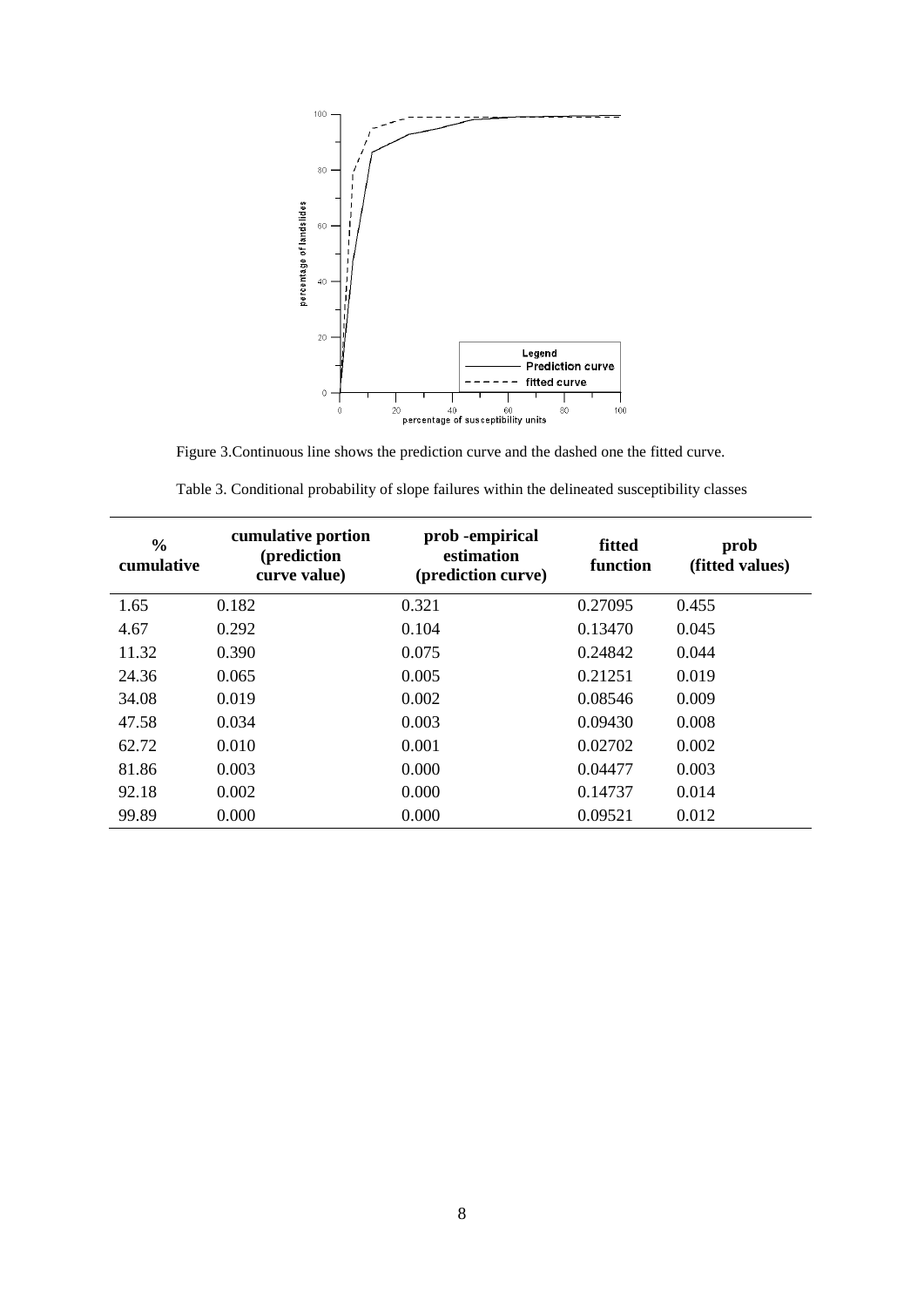

Figure 4. Spatial probability of earthquake-induced landslide based on the relevant susceptibility map

## **7. EVALUATING THE EARTHQUAKE-INDUCED LANDSLIDE ON THE ISLAND OF LEFKADA**

In this section is presented the final step of the procedure towards the evaluation of landslide hazard. In particular, according to Jaiswal et al. (2010), a quantitative landslide hazard requires the estimation of three basic parameters; the magnitude probability, the temporal probability and the spatial probability. Using the above probabilities, the landslide hazard can be computed as the joint probability of landslide size, of landslide occurrence in an established time period and of the landslide spatial occurrence (Guzzetti et al., 2005; Jaiswal et al., 2010).

In the case of the island of Lefkada, the landslide hazard was estimated based on the two latter probabilities because the landslide size could not be accurately estimated. In particular, the landslide hazard was evaluated in terms of probabilities for return period between 10 to 500 years and the relevant values are listed in Table 4.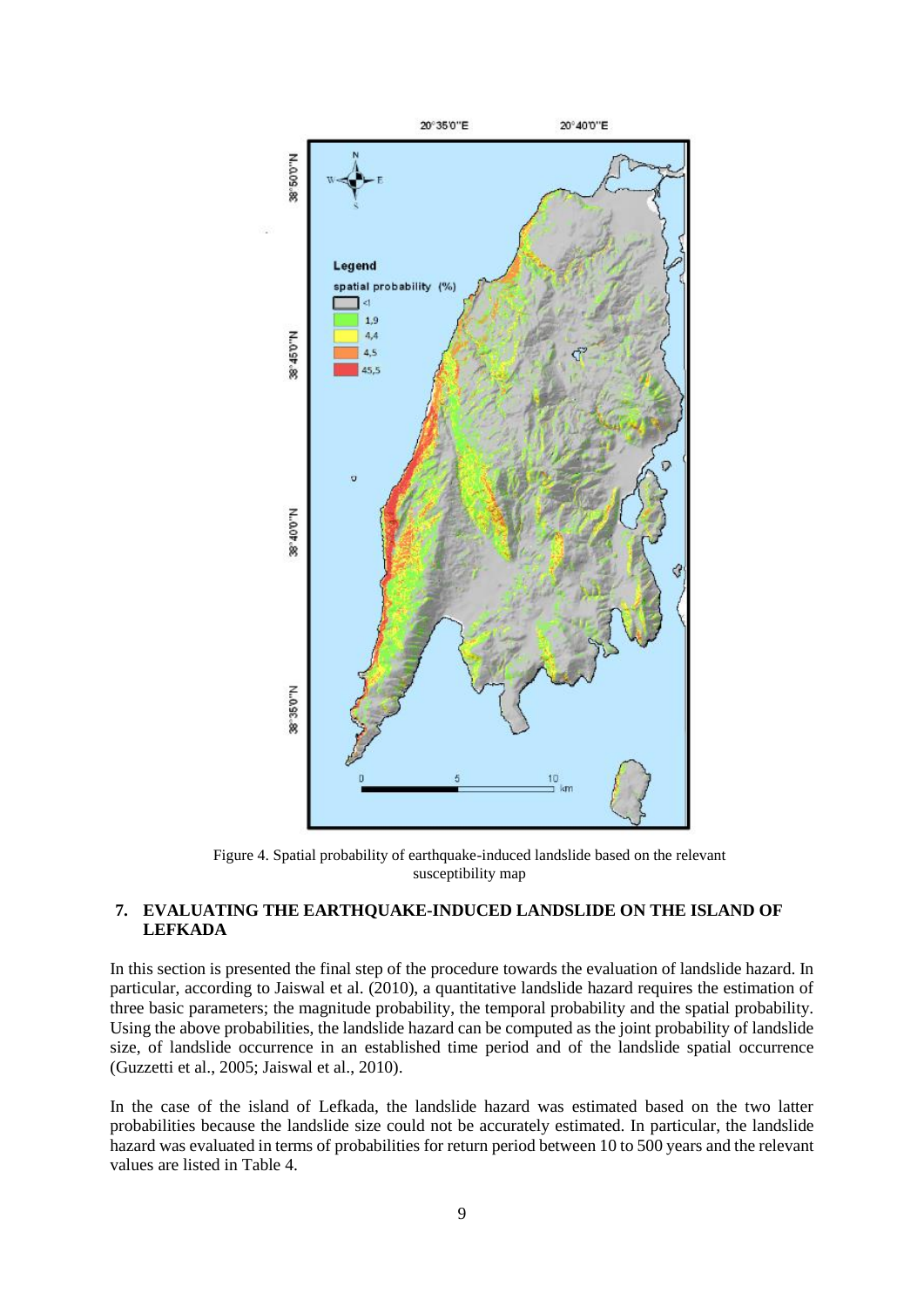|        | Earthquake scenario M=5.3<br><b>Probability hazard %</b> |      |      |      |       | Earthquake scenario M=6<br><b>Probability hazard %</b><br><b>Susceptibility class</b> |      |      |
|--------|----------------------------------------------------------|------|------|------|-------|---------------------------------------------------------------------------------------|------|------|
| period | 10                                                       | 9    | 8    | 7    | 10    | 9                                                                                     | 8    | 7    |
| 10     | 9.46                                                     | 0.93 | 0.92 | 0.39 | 17.06 | 1.68                                                                                  | 1.65 | 0.7  |
| 20     | 10.74                                                    | 1.06 | 1.04 | 0.44 | 29.44 | 2.91                                                                                  | 2.86 | 1.21 |
| 50     | 10.83                                                    | 1.07 | 1.05 | 0.44 | 35.99 | 3.55                                                                                  | 3.49 | 1.48 |
| 75     | 10.83                                                    | 1.07 | 1.05 | 0.44 | 37.49 | 3.70                                                                                  | 3.64 | 1.55 |
| 100    | 10.83                                                    | 1.07 | 1.05 | 0.44 | 37.81 | 3.73                                                                                  | 3.67 | 1.56 |
| 500    | 10.83                                                    | 1.07 | 1.05 | 0.44 | 37.9  | 3.74                                                                                  | 3.68 | 1.57 |

Table 4. Probability of earthquake-induced landslide hazard per earthquake scenario and period of years, within the most prone to slope failure areas in the island of Lefkada

The above probabilities should be used in conjunction with the landslide susceptibility map given the earthquake scenario per case. For example, land use planning for future development for a period of 50 years and an earthquake scenario of M6, should take into account that at the areas classified as susceptibility zone 10, a 36% probability of slope failure is expected. Moreover, taking into account the information provided by this study, the department of civil protection of the relevant ministry in Greece could prepare maps of open-access roads per earthquake scenario that would be used by the fire and the police department in case of an emergency.

## **8. CONCLUSIONS**

The outcome of this study can be outlined in the following points:

- This study deals with the development of a quantitative model of earthquake-induced landslide hazard in the island of Lefkada. In particular, based on two thresholds of earthquake magnitude as they were defined for the area of Greece, the probabilities of landslide occurrence for a return period from 10 to 500 years were estimated for the whole island.
- Taken into account that this is the first time in Greece that the earthquake-induced landslide hazard is quantitatively estimated on a regional scale, this study could be used as an example for other areas in Greece or in seismically active countries around the world.
- Furthermore, the outcome of this study could be taken into account by the Greek government since it can be used as a base layer for risk analyses in the island of Lefkada and for emergency plans in case of an earthquake.

### **9. REFERENCES**

Chung CJF, Fabbri A (2003). Validation of spatial prediction models for landslide hazard mapping. *Natural Hazard*, 30:451–472.

Cushing M (1985). Evolution structurale de la marge nord-ouest hellenique dans l'ile de Lefkada et ses environs (Greece nord-occidentale), *Ph. D. Thesis*, University de Paris-Sud (XI), Centre d' Orsay. France

Floris M, Bozzano F (2008). Evaluation of landslide reactivation: a modified rainfall threshold model based on historical records of rainfall and landslides. *Geomorphology*, 94: 40-57.

Ganas Ath, Elias P, Bozionelos G, Papathanassiou G, Avallone A, Papastergios A, Valkaniotis S, Parcharidis Is, Briole P (2016). Coseismic deformation, field observations and seismic fault of the 17 November 2015 M=6.5, Lefkada Island, Greece earthquake. *Tectonophysics*, 687:210-222.